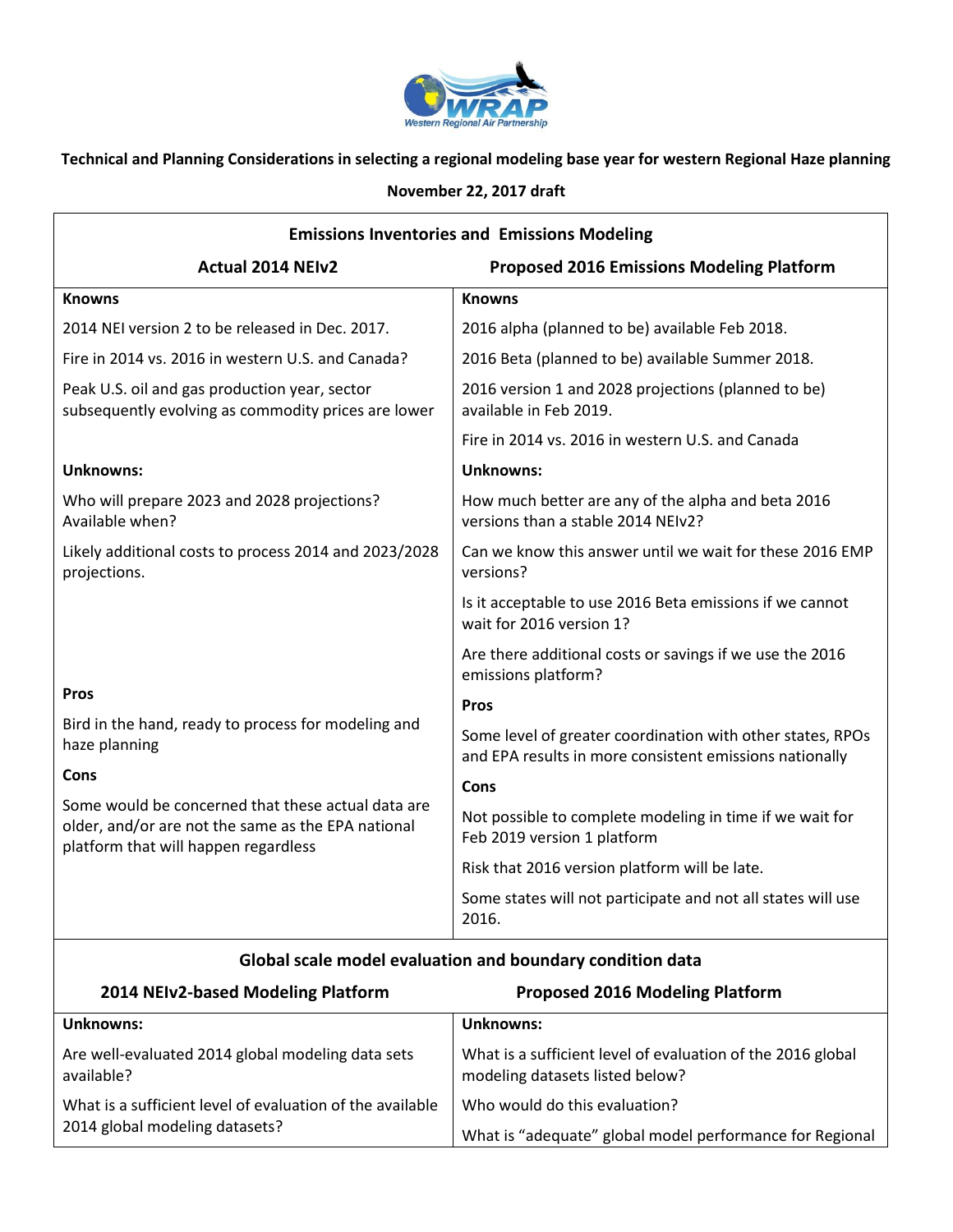| Who would do / has done this evaluation?                                                                  | Haze planning?                                                                                                           |
|-----------------------------------------------------------------------------------------------------------|--------------------------------------------------------------------------------------------------------------------------|
| What is "adequate" global model performance for<br>Regional Haze planning?                                |                                                                                                                          |
| Are there additional costs to contract new work on<br>global model evaluation and processing of BC data?  |                                                                                                                          |
| <b>Pros</b>                                                                                               | <b>Pros</b>                                                                                                              |
| Assuming availability, use existing global modeling<br>results after evaluation.                          | EPRI/Ramboll 2016 global/regional scale modeling in<br>progress to evaluate international contributions to<br>impairment |
| Possibility of cost savings if we use BC from 2014<br>global models.                                      | EPA OAQPS plans to perform a global modeling study for<br>2016.                                                          |
|                                                                                                           | Possibility of cost savings and higher quality data sets if we<br>use BC from 2016 global models.                        |
|                                                                                                           | Cons                                                                                                                     |
| Cons                                                                                                      | Need to have 2016 global model results completed and                                                                     |
| Need to have 2014 global model results available and<br>evaluation done before using in regional modeling | evaluation done before using in regional modeling                                                                        |

## **IMPROVE data issues for 2013 through 2017**

### **Knowns/Unknowns**

2017 would be end year of 5-year average available for regional analysis in early 2019.

States could look at 2018 data and updated 5-year averages starting in 2020.

Meteorological/monitoring data representativeness study for 2014 through-2016 for the West in progress now. Results will be available in early 2018.

#### **Pros**

2016 was the cleanest year on record for IMPROVE data. Might be an advantage to project from a clean base year, and wildfire/dust storm impacts might be minimized.

### **Cons**

Will not be possible to calculate a 5-year average of IMPROVE data centered on 2016 until early 2020.

Many impacts on IMPROVE species concentrations are as much local as they are regional. Difficult to speculate that a cleaner year for total light extinction is due to regional emission changes or local activity, without modeling.

Some calculated metric of the 5-year monitoring average at each IMPROVE site will be used as a single distribution of species (a Relative Response Factor) to adjust the ratio of base and future projections years' modeling results to estimate the projected 2028 visibility (the Reasonable Progress Goal). Given statistical selection of monitored days and problems seen with metric in existing EPA national modeling results- it is not clear that an informed decision about one 5-year period vs. another, can be made until significant base and future-year modeling is completed.

| Meteorological and Photochemical Modeling for 2014 versus 2016 |                                                                                                                        |  |
|----------------------------------------------------------------|------------------------------------------------------------------------------------------------------------------------|--|
| <b>Pros</b>                                                    | <b>Pros</b>                                                                                                            |  |
| Modeling work can begin now and be complete by end             | Multiple agencies are working on the 2016 platform, which<br>can allow for leveraging of resources and, potentially, a |  |